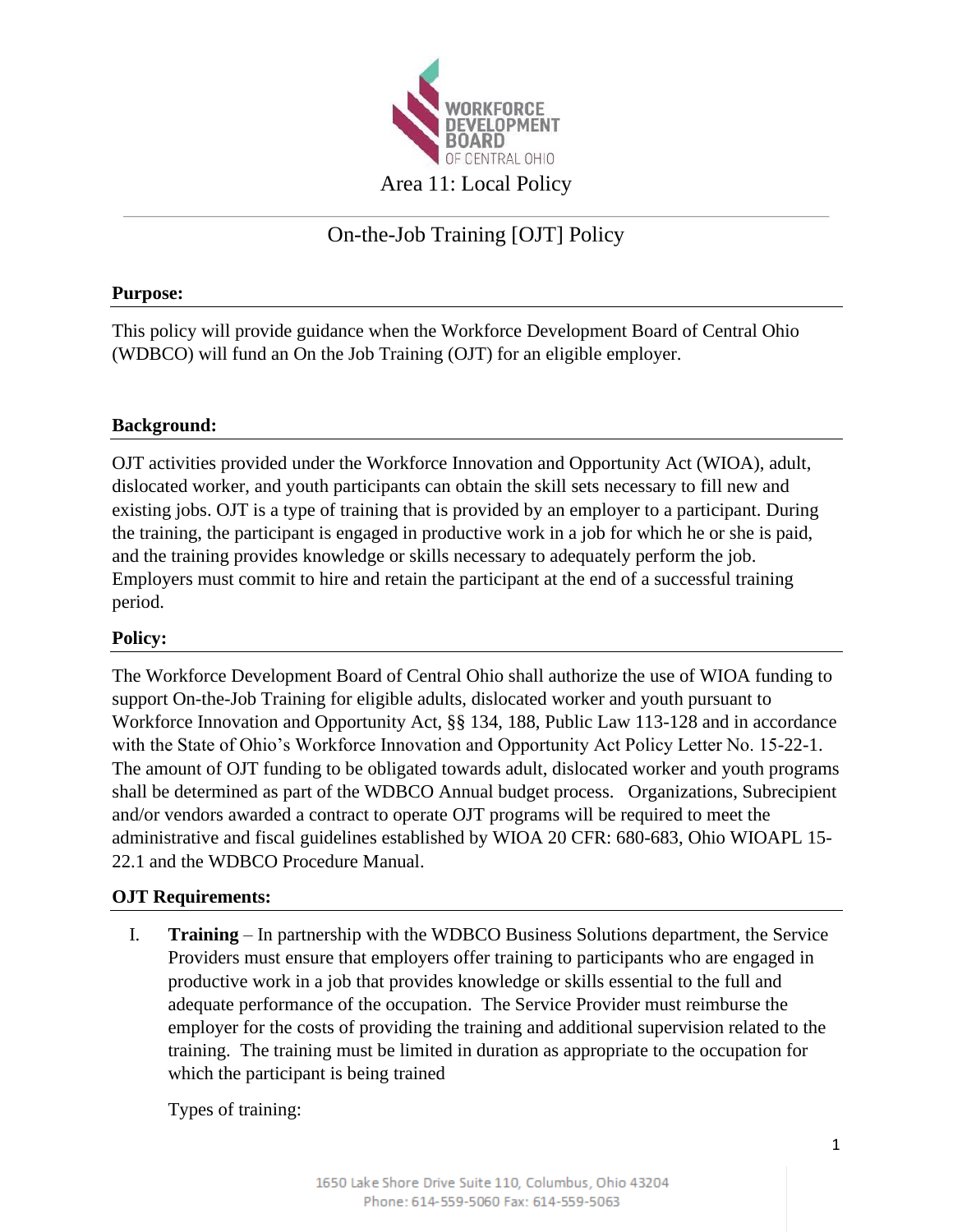a. Adult – The focus of adult training will be towards occupational skills training, training focusing on the State of Ohio In-Demand Occupations, and training that may include a credential or certificate at the completion of the training period.

The WDBCO Business Solutions will consider employers that are focusing OJT opportunities at or above the Franklin County Sustainable Wage threshold, with attainable benefits, and an outlined career path.

- b. D.W. The WDBCO Business Solutions team will consider employers that are providing industry upskilling, or new industry training opportunities that encourage a lateral or advancement towards reemployment.
- c. Youth The focus of youth training will be towards occupational skills training, training focusing on the State of Ohio In-Demand Occupations, and training that include a credential or certificate at the completion of the training period.

The WDBCO - Business Solutions will consider employers that are focusing OJT opportunities at or above the Franklin County Sustainable Wage threshold, with attainable benefits, and an outlined career path.

- d. Employed Workers The WDBCO Business Solutions team will consider employers that identify a certification and/or credential that will promote the State of Ohio In-Demand Occupations, which will support the participant's career progression.
- e. Registered Apprenticeships The WDBCO Business Solutions team will engage with employers that have registered apprenticeships and will consider local, community focused apprenticeships. Every RA program must have at least one incremental wage increase commensurate with an increase in skills and a recognized post-secondary credential under WIOA.
- f. Combined with (ITA) Business Solutions is available to assist ITA recipients towards employment and OJT opportunities to secure a career path. Providing that the participant is not able to secure employment through the ITA training provider.
- II. **Length of Training** The duration of the OJT is limited in extent as appropriate to the occupation for which the participant is being trained, considering the content of the training, prior work experience of the participant, and the service strategy of the participant, as appropriate as defined in WIOA Section 3 (44). The duration of the OJT should include a minimum of 4 weeks (160 hours) and not exceed a maximum of 26 weeks (1,040 hours) unless extenuating circumstances exist, in which case appropriate documentation is required.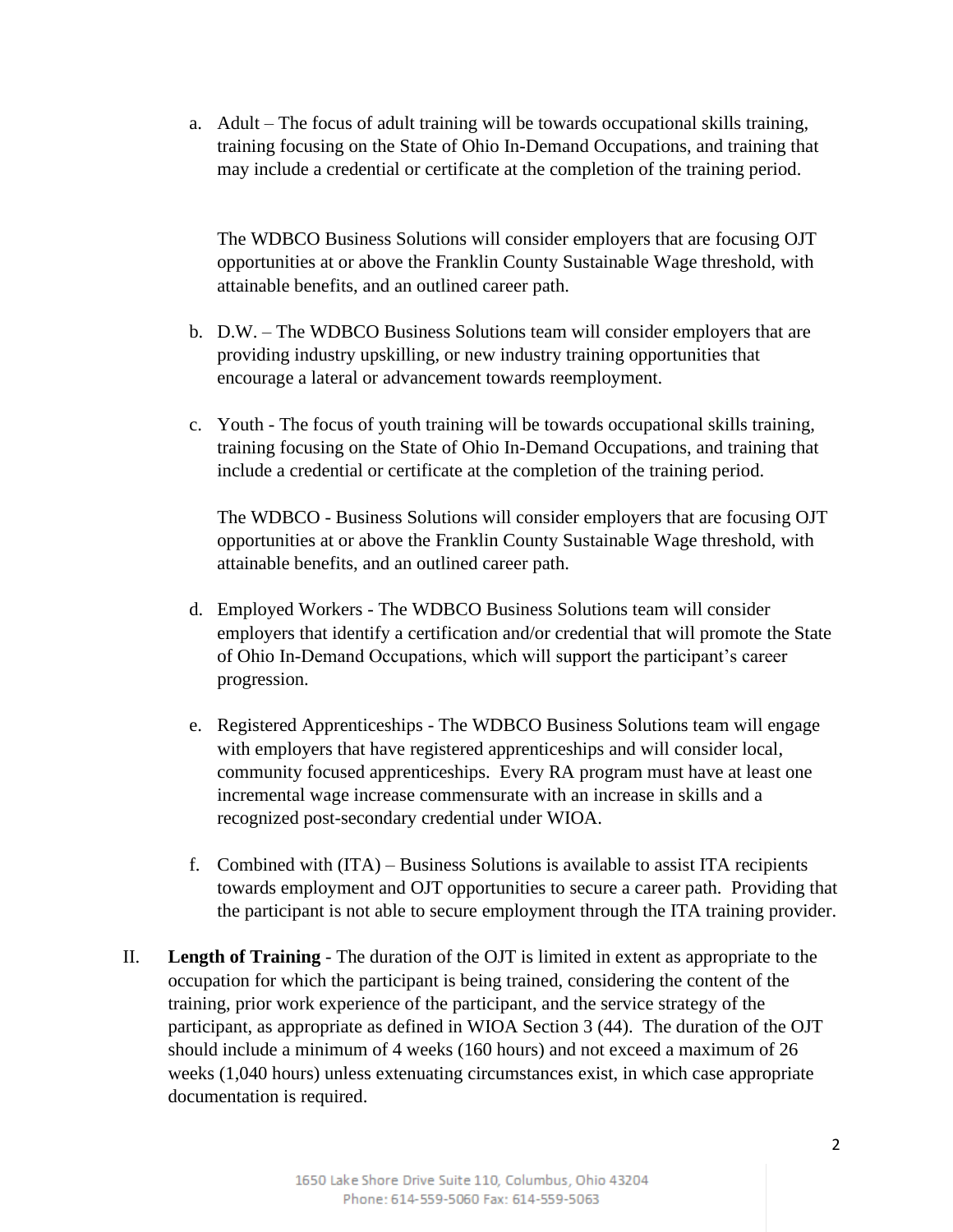III. **Training Reimbursement** - WDBCO will reimburse up to 50% of the training wage, with exceptions to accommodate individuals with barriers to employment. Employers' training and hiring individuals with recognized barriers may qualify for reimbursement up to 75%, which will be determined on a case by case basis, as determined by the WDBCO.

OJT training payments to employers are deemed to be compensation for the costs associated with training a participant. Employers are to be reimbursed up to 50% of the wage rate of an OJT participant. The maximum expenditure of an individual OJT contract may be up to 6 months (1,040 hours) or \$14,000.

Reimbursement may only be made for the number of hours in training. OJT training must occur during the hours of actual work, employers will not be reimbursed for hours not worked such as holidays, vacation, sick days and time spent on jury duty or any other hours not designated as hours worked.

Overtime pay is not reimbursable under the OJT contract.

The employer is responsible for maintaining records and providing verification of hours to be reimbursed.

- IV. **OJT Outreach Strategy** Business Solutions engages with employers in many ways, not limited to:
	- a. Employers inquiring through the OMJ Job Center;
	- b. Referrals from Career Services;
	- c. Area Chambers of Commerce, Economic Development partners, and other workforce/community partners;
	- d. Strategic outreach must support the Business Solutions employer engagement goals (In-Demand industry Sectors) and tiering guidelines;
	- e. Marketing materials, social media outreach, and WDBCO initiatives.
- V. **Employer Prescreening** Through the employer prescreening process of reviewing OJT eligibility and tiering evaluation, a determination will be established that the employer will meet minimum standards (WIOPL 15-22.1 Section III (b)) and can provide both training and employment to an OJT participant by the Business Solutions team.
- VI. **Participant Eligibility for an OJT** Participants must be actively enrolled with Career Services and/or CCMEP programming and if, after an interview, evaluation or assessment, and career planning, the participant has been determined to have the minimum skills and qualifications of the outlined job duties to successfully participate in an OJT.
- VII. **Prohibited OJT Activities** The following types of activities are prohibited from OJTs: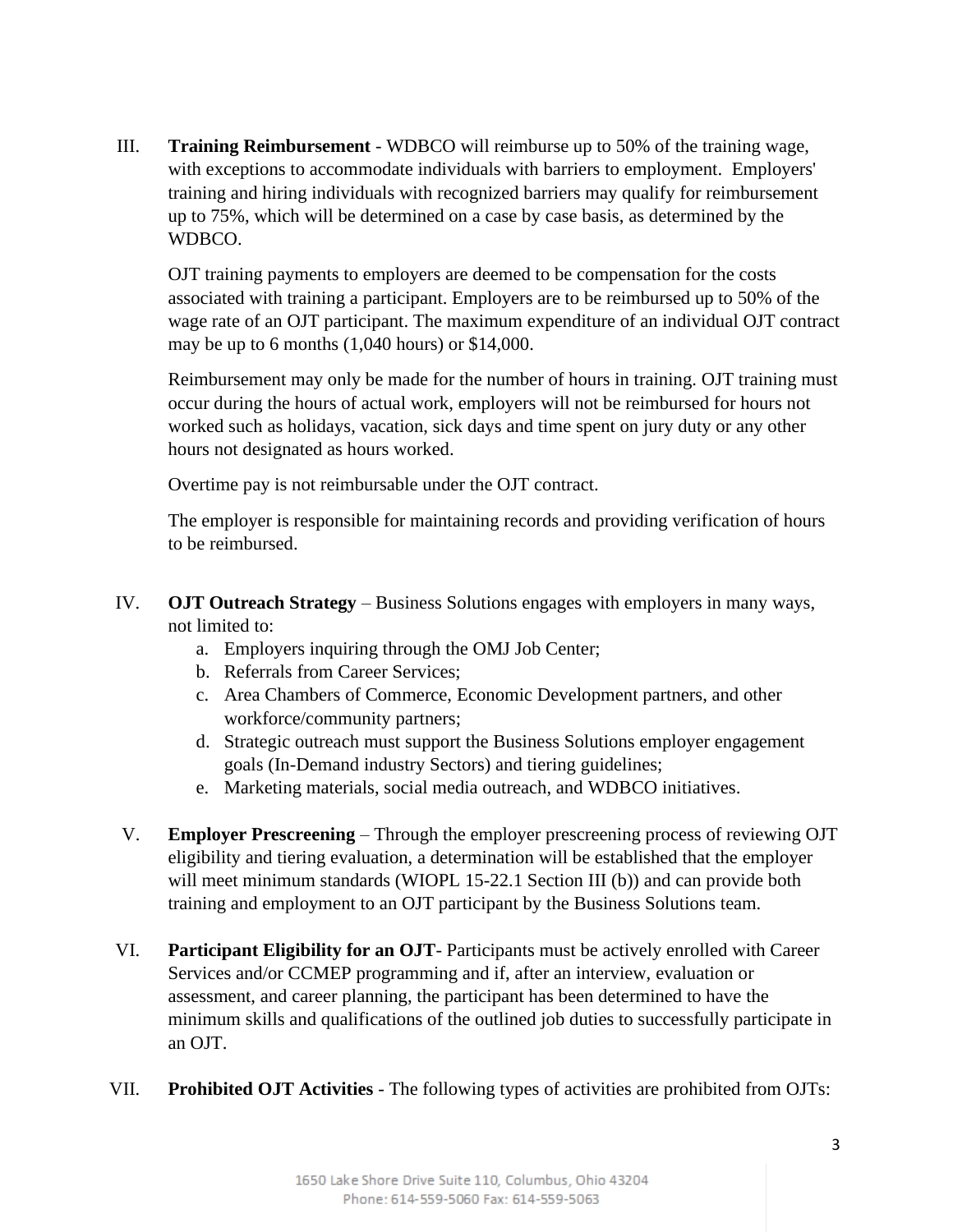- a. Sectarian activities: Funds provided to employers for OJT may not be used to employ the participant/trainee in a position involving political or sectarian activities. Furthermore, OJT participants may not assist, promote or deter union organizing, or engage in political activities during work hours.
- b. Religious activities: OJT participants are prohibited from being employed in the construction, operation, or maintenance of any facility which is used for religious instruction or worship.
- VIII. **OJT Agreements** Each employer shall complete an OJT contract and other applicable documents with the appropriate signatures from authorized signers with the employer. Each employer executed OJT Contract Agreement must be signed and dated by the start date of the OJT.

OJT agreements are developed to overcome skill gaps for occupations currently indemand as articulated by the Ohio Department of Job and Family Services Office of Workforce Development, and the WDBCO regional plan.

OJT agreements can only be executed and approved for full-time, not-temporary positions.

- IX. **Registered Apprenticeship -**Individual Training Accounts (ITAs) and OJT funds may be combined to support placing participants into a registered apprenticeship program, just as they can be used together for a participant who is not in a registered apprenticeship. Maintaining the requirement of a full-time, wage sustaining, benefit owning, career pathing employment.
	- a. An ITA may be used to support the classroom portions of the apprenticeship program, and OJT funds may be used to support the on-the-job training portions of the program.
	- b. Depending on the length of the registered apprenticeship, OJT funds may cover some or all the registered Apprenticeship training.

### **Definitions:**

**Participant:** An individual who has been determined eligible to participate and who is receiving services

**Individual Employment Plan (Adult & Dislocated Worker) /(Youth):** An individual plan for a participant, which includes an employment goal, appropriate achievement objectives, and the appropriate combination of services for the participant based on an objective assessment.

**On-the-Job Training:** Training provided by an employer to a paid participant while engaged in productive work in a job that a) provides knowledge or skills essential to the full and adequate performance of the job; b) provides reimbursement to the employer of up to 50% of the training wage; c) is limited in duration as appropriate to the occupation for which the participant is being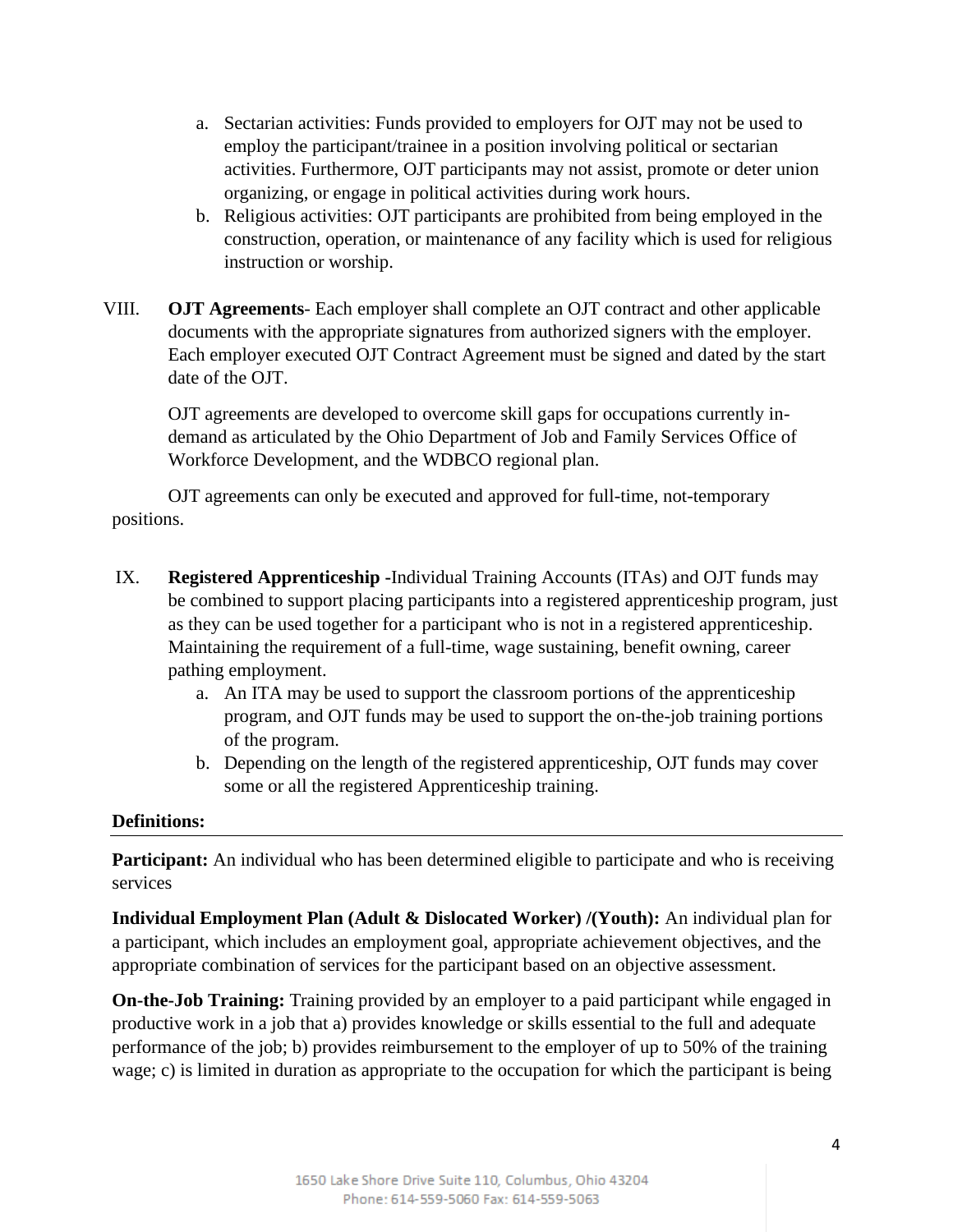trained, taking into account the content of the training, the prior work experience of the participant, and the service strategy of the participant, as appropriate.

#### **Monitoring:**

The WDBCO requires periodic check-ins with the participants and the employer. The Service Provider will conduct monthly check-ins with participants throughout the duration of the training. Along with the WDBCO Business Solutions leadership, the service provider will conduct at least one fully documented monitoring visit during the OJT duration.

The Service Provider will conduct monthly check-ins with the employer to verify the eligibility requirements and training program are being maintained.

OJT completion rates, employment retention rates and employment earnings will be specified in the contract and will be monitored for accuracy. An employer's failure to comply with the agreement will result in the employer being ineligible for further OJTs for a period of at least one year starting from the conclusion of the employer's last OJT.

#### **Reporting:**

All participants must be eligible, enrolled in WIOA, and entered in Ohio's Workforce Case Management System (OWCMS). Participants may also be co-enrolled in other state-funded WIOA programs.

#### **References:**

| WIOA Section 3(44) 20 CFR 680.700          |
|--------------------------------------------|
| WIOA Section $134(c)(3)(h)$                |
| 20 CFR 680.700                             |
| 20 CFR 680.720                             |
| 20 CFR 680.530                             |
| 20 CFR 680.730                             |
| 2 CFR Part 200, Appendix II                |
| WDBCO On-the-Job Training Procedure Manual |